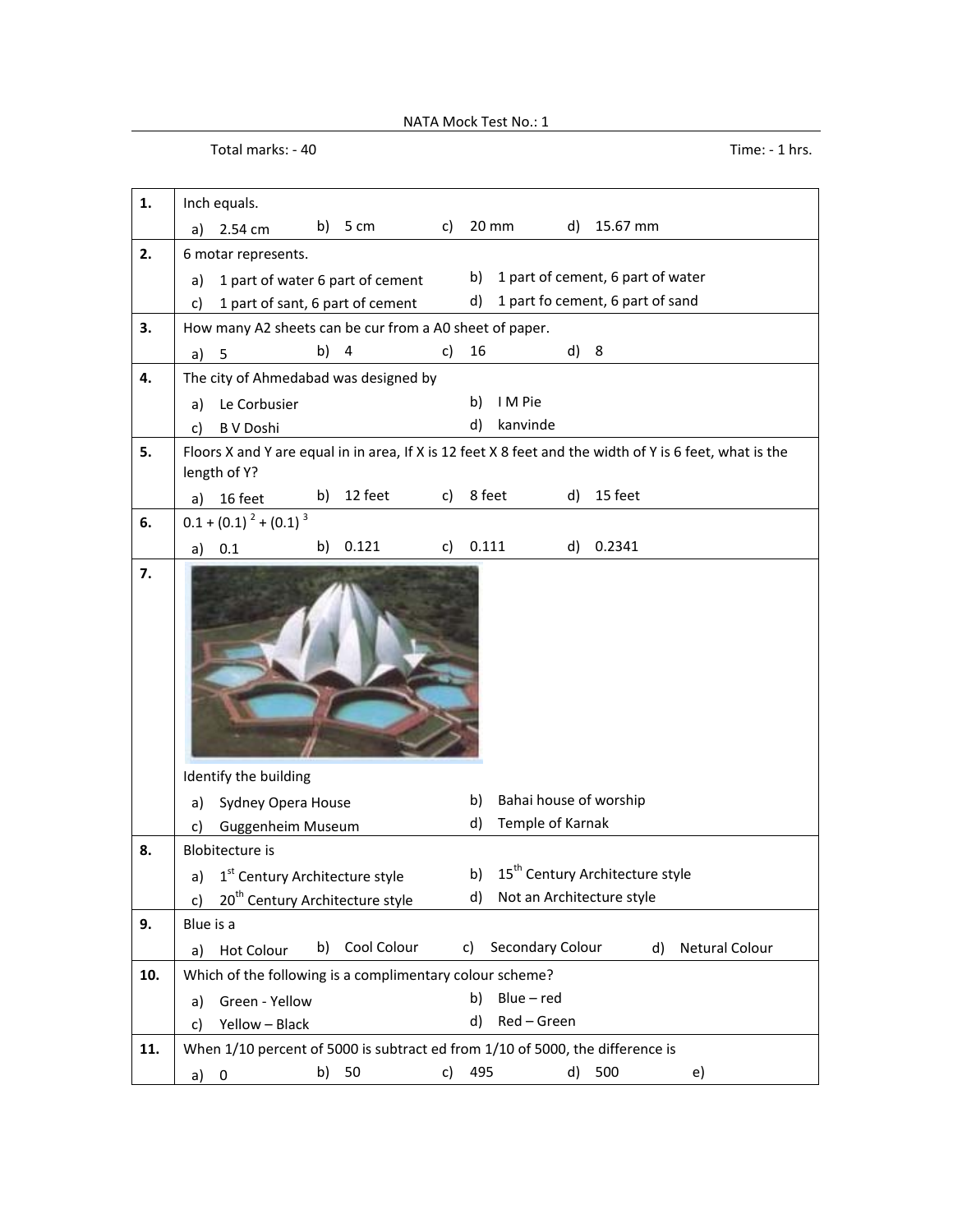| 12. | Curtain walls represent                                |    |                                                                                                                                                                                                             |
|-----|--------------------------------------------------------|----|-------------------------------------------------------------------------------------------------------------------------------------------------------------------------------------------------------------|
|     | <b>Fabric Walls</b><br>a)                              | b) | Glass Screens                                                                                                                                                                                               |
|     | <b>Brick Walls</b><br>c)                               | d) | Concrete Walls                                                                                                                                                                                              |
| 13. | A Focal point is                                       |    |                                                                                                                                                                                                             |
|     | A point in the centre of a drawing<br>a)               | b) | A point in a corner of a drawing                                                                                                                                                                            |
|     | A point within a circle<br>c)                          | d) | Center of interest in a drawing                                                                                                                                                                             |
| 14. | Gol Gumbaz is a                                        |    |                                                                                                                                                                                                             |
|     | Mosque<br>a)                                           | b) | Mausoleum                                                                                                                                                                                                   |
|     | Museum<br>c)                                           | d) | Monasry                                                                                                                                                                                                     |
| 15. | Identify the texture<br>Practicle board<br>a)          | b) | Mar ble                                                                                                                                                                                                     |
|     | Granite<br>c)                                          | d) | Sand                                                                                                                                                                                                        |
| 16. | capacity in cubic feet of the second sand box?         |    | A Carpenter a constructed a rectangle sandbox with a capacity of 10 cubic feet, if he had to make a<br>similar box, twice as long, twice as wide and twice as high as the first sand box, what would be the |
|     |                                                        |    |                                                                                                                                                                                                             |
|     | b)<br>40<br>c)<br>20<br>a)                             | 80 | 1000<br>d)                                                                                                                                                                                                  |
| 17. | Identify this building<br>Jahangir Mahal, Orchha<br>a) | b) | Amber Palace, Rajasthan                                                                                                                                                                                     |
|     | <b>Man Mandir Gwalior</b><br>C)                        | d) | Akber Palace, Fathepur                                                                                                                                                                                      |
| 18. | The Average height of an India male is?                |    |                                                                                                                                                                                                             |
|     | 5 feet 6 inches<br>a)                                  | b) | 6 feet 2 inches                                                                                                                                                                                             |
|     | 5 feet 3 inches<br>C)                                  | d) | 4 feet 8 inches                                                                                                                                                                                             |
| 19. | KanchanJunga Apartments are designed by                |    |                                                                                                                                                                                                             |
|     | <b>B V Doshi</b><br>a)                                 | b) | Le-Carbusior                                                                                                                                                                                                |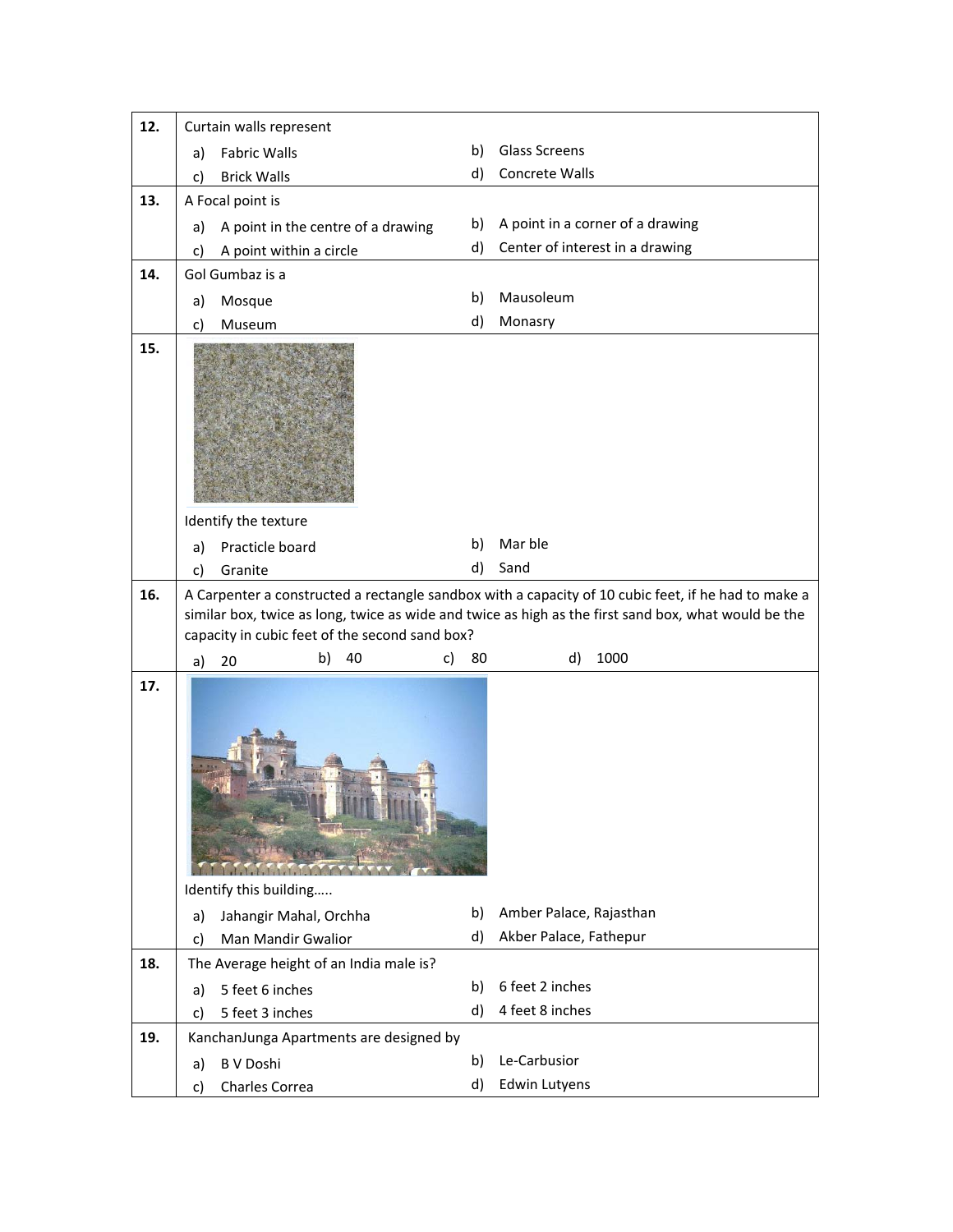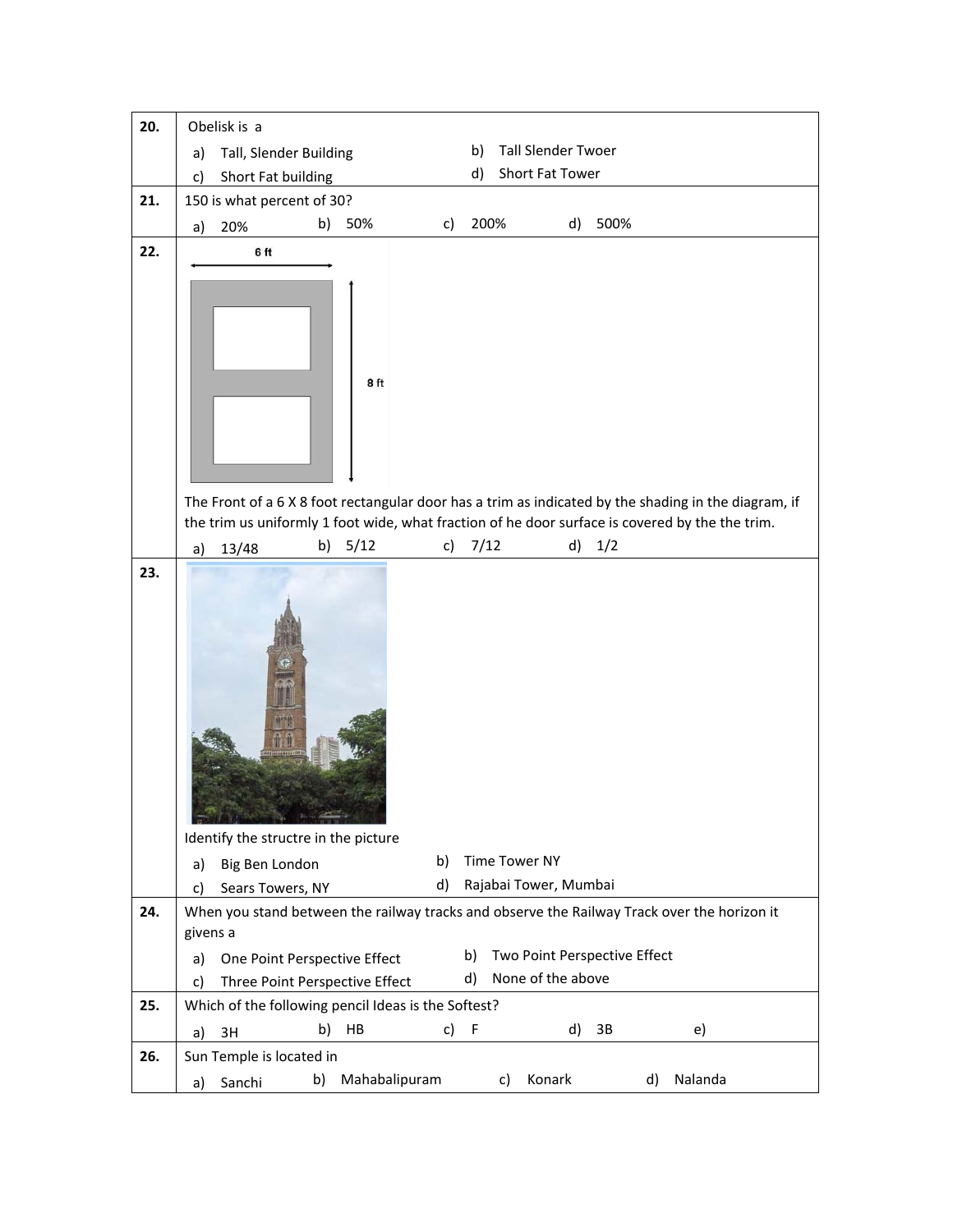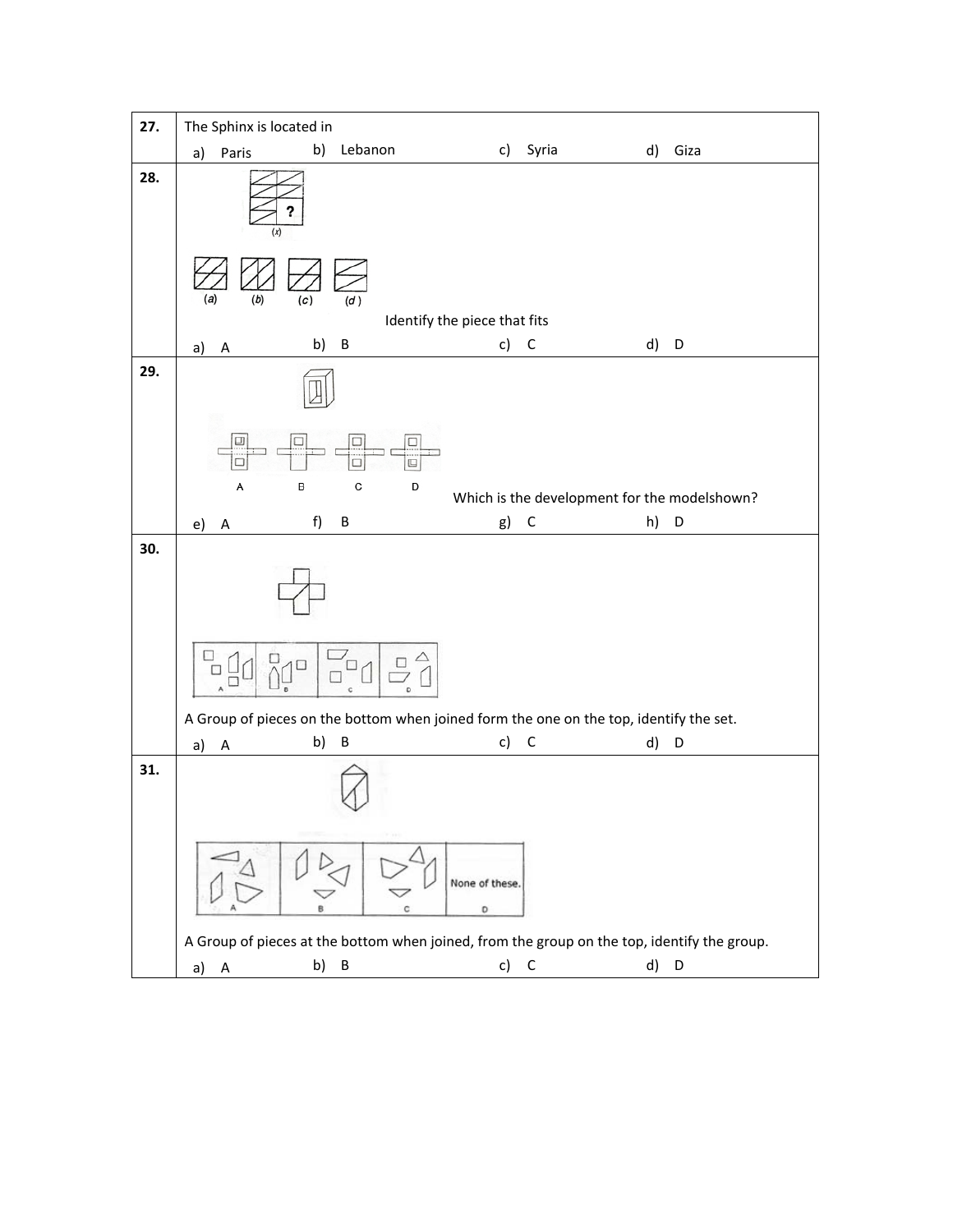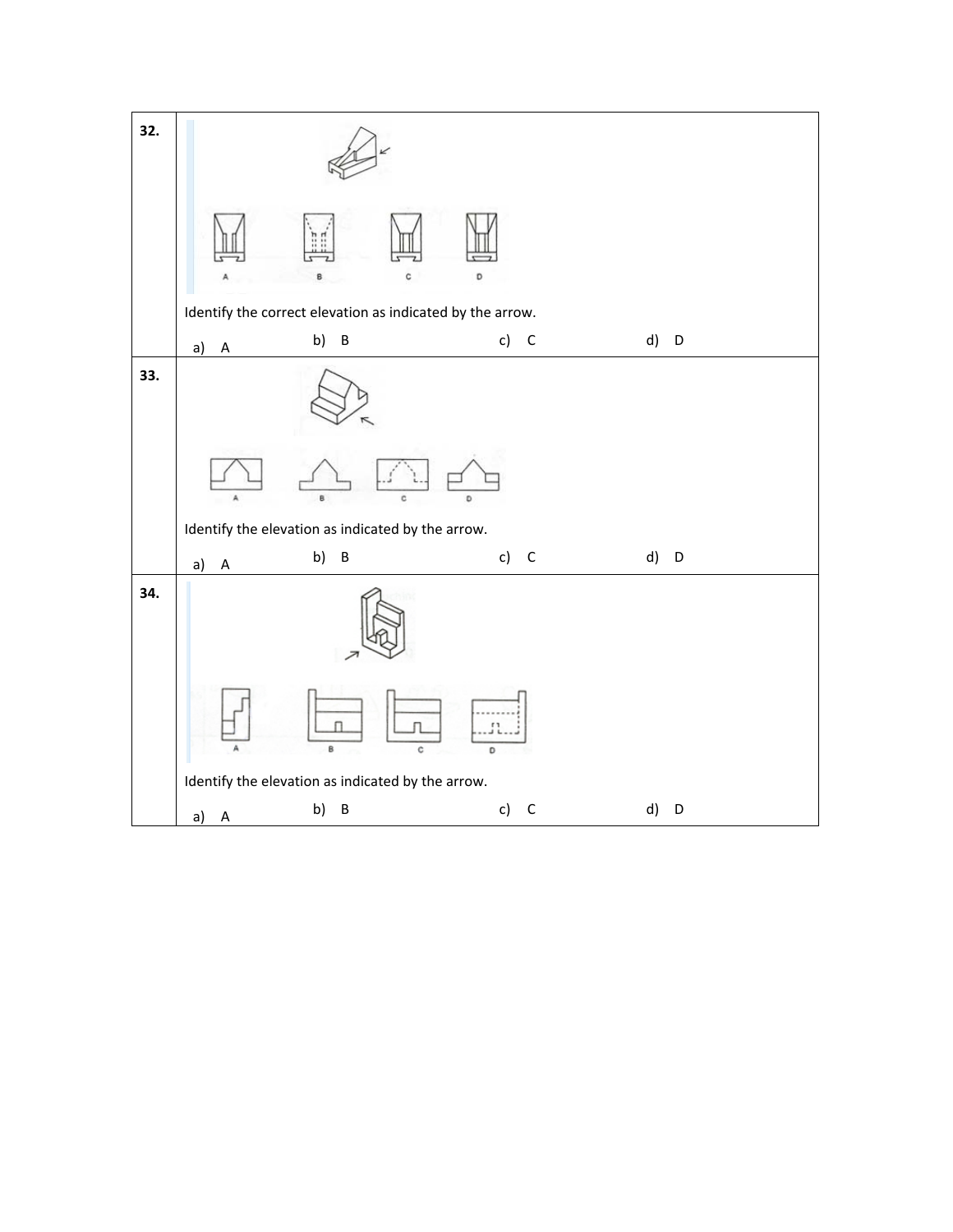